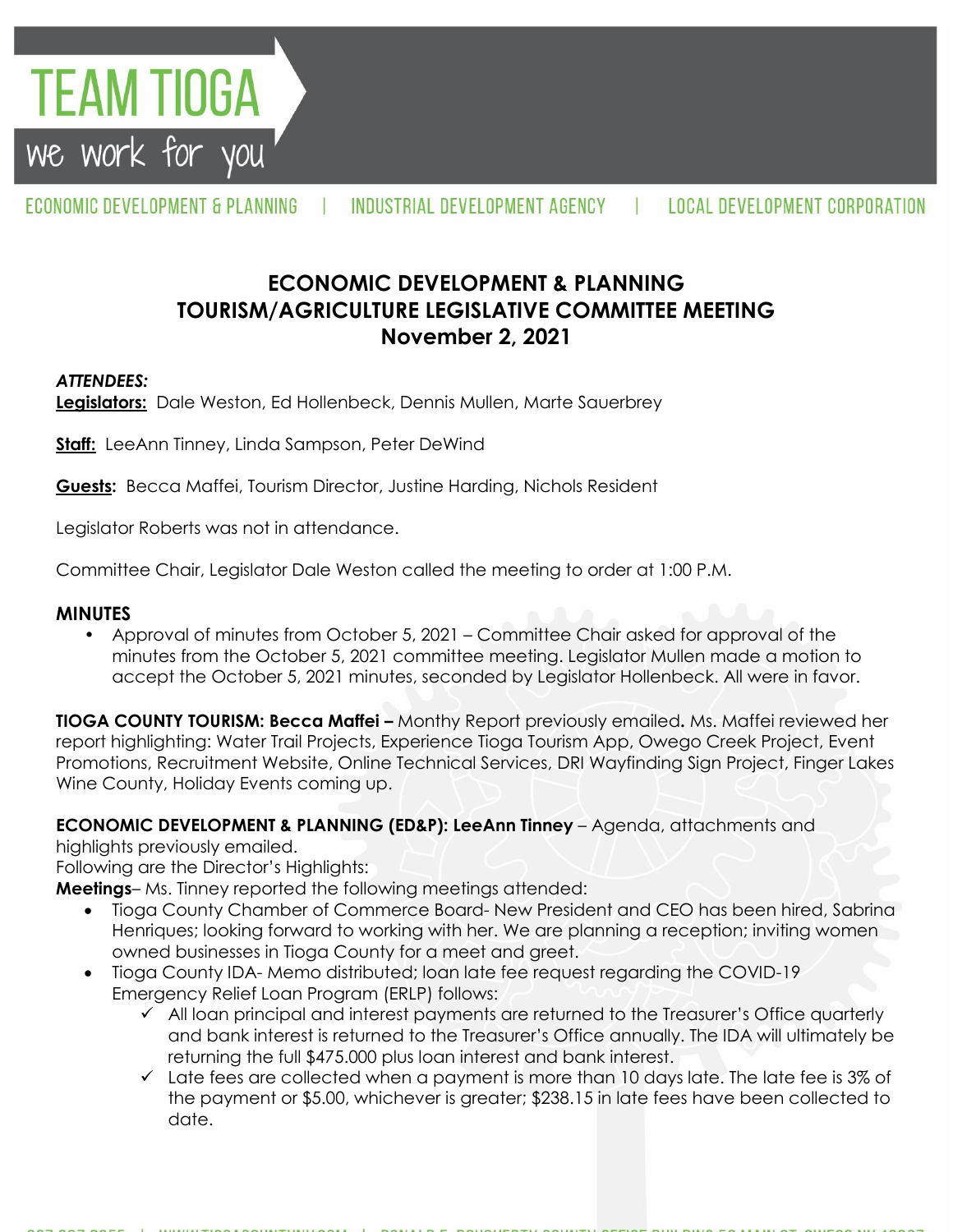- $\checkmark$  The IDA Loan Committee is requesting authorization to keep all COVID-19 ERLP late fees because this income is generated by IDA's administration of the program.
- $\checkmark$  If inclined, please provide authorization to transfer the sum of all COVID-19 ERLP late fees from our COVID-19 Account to our General Checking Account annually in December of each year until administration of the program ceases.

The committee was in agreement, however, it was decided a resolution should be brought forward next month.

- Tioga County LDC Monthly meeting attended.
- Greater Valley Chamber of Commerce Annual Dinner
	- o Dr. Eric Knolles was honored as the Business Person of the Year.
	- o Assemblyman Christopher Friend was at the dinner to present to Dr. Knolles.
	- o A proclamation from the Senator was presented.
- Finger Lakes Wine Country
- Waverly Central School District- Eric Knolles honored.
- Employee Recognition Dinner- Elaine Jardine recognized for 26 years of service; very nice event held at the Terra Cotta.
- Tioga Women Lead Putting on a reception at the Tioga County Historical Society for Sabrina Henriques, the new Chamber President/CEO.
- $\bullet$  ST8
	- o Broadband Initiative moving forward.
	- o Opportunity Zone Continue to support and promote our Opportunity Zones.
	- o CEDS- Committee meetings attending.

Legislative Chair Sauerbrey reported being contacted 3 times by someone who is working with the Public Service Commission saying they are doing a study of broadband here. They are asking for community involvement. When asked if there is competition out there, Ms. Tinney reported reaching out to Mr. Loveland in IT, but has not gotten a response yet. We did participate with the Fujitsu study that identified unserved and underserved residences across the county. Will continue to try to contact to Mr. Loveland for answers.

- Regional Council
	- o Executive Committee Meeting attended.
	- o DRI presentations- Endicott, Ithaca and Norwich made their presentations. This year the award is \$20M; two \$10M awards. Two of the three communities that presented will win. Results expected in December.

Ms. Tinney reported the intention to prepare for the 2022 round; looking at the possibility of partnering with the Village of Waverly.

- Municipality Visits
	- o Town of Nichols Met with Kevin Englebert
	- o Village of Owego Met with the Planning Board
- **•** Business Visits
	- o Crown Cork & Seal
	- o Tioga Downs
	- o Suez
- Presentations- none

Not on the agenda, Ms. Tinney reported on the proposed office relocation. If it is approved by the Legislature, ED&P is looking to relocate to the CCE office space that is now vacant. Ms. Curtis and Ms. Pratt will be joining us in our new location; looking forward to the move.

## **Department Highlights**

- Village of Owego
	- o DRI (18 projects) Moving forward.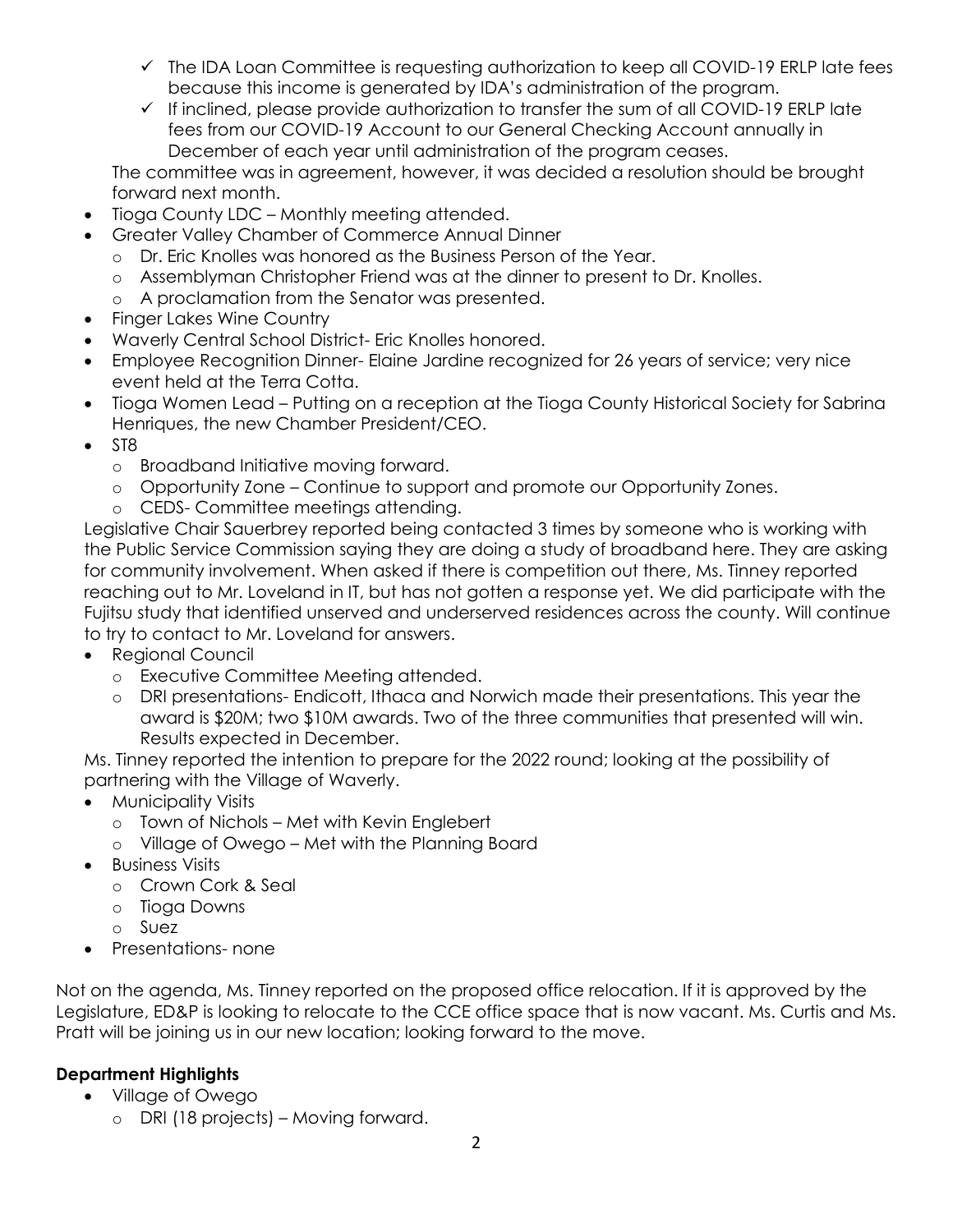- Shear Paradise– Contract awarded; work has begun.
- **Home Central- Contract awarded; work has begun.**
- o NY Main Street, North Avenue, Owego (5 projects)- Finishing up preliminary paperwork; moving forward soon.
	- **•** Owego Gardens 2- Lower and upper townhouses are framed in; first floor of apartment houses are framed in. First coat is down on the road. They are trying to get everything enclosed before the weather changes.
	- **Tank construction has begun.**
- Village of Nichols
	- o USDA Shared Services- Sweeper/Vacuum Truck has been ordered; going to be shared within the County.
- RESTORE NY
	- o Owego and Waverly projects nearing completion; ribbon cutting for the Owego project is next week, November 9<sup>th</sup>. Waiting on final paperwork for both.
- Land Bank- Ms. Woodburn continues to work on the following:
	- o New York Land Bank Association
		- **Rural Land Bank Committee- Meeting attended.**
	- o OASCD Project- School district is partnering with the Land Bank to purchase a house that needs to be renovated. Both the school and the Land Bank are putting up funds. The students will be doing the rehab on the house. The house will be sold and the profit will go to buying another house to rehab; giving students hands on experience. The Hooker Foundation is also involved in the project. Hoping to bring in surrounding school districts in the future.
	- o Temple and Liberty LLC
		- **Local Approvals** 
			- ◆ Village of Owego Planning Board- Project stalled at this time.
		- **Tenant Relocations- One outstanding issue being resolved.**
		- **Property demolitions-Moving forward possibly mid-November.**
- Community Development Ms. Ortu continues to work on the following:
	- o Tioga County Non-Profit Network
	- o REAP
	- o Tioga County Foundations Coalition
	- o Waverly Glen Park
	- o Elks Capital Project
	- o Leadership Tioga Program facilitator
	- o Susquehanna Heritage Area Committee
	- o Waverly Gateway Beautification- Looking into Mural projects.
- Workforce
	- o Workforce Pipeline Development Study- Implementation
		- **Education Workforce Coordinator; County employee vs. Contract employee-**Resolution listed below

Ms. Tinney has been asked to present to the full Legislature at worksession on Thursday to discuss why this position is necessary, what department should handle it and should this be a County position vs. IDA or another entity. Steps taken:

 $\checkmark$  Contract employee with the IDA-This did not provide benefits which presented a problem; needed to find a way to offer salary with benefits.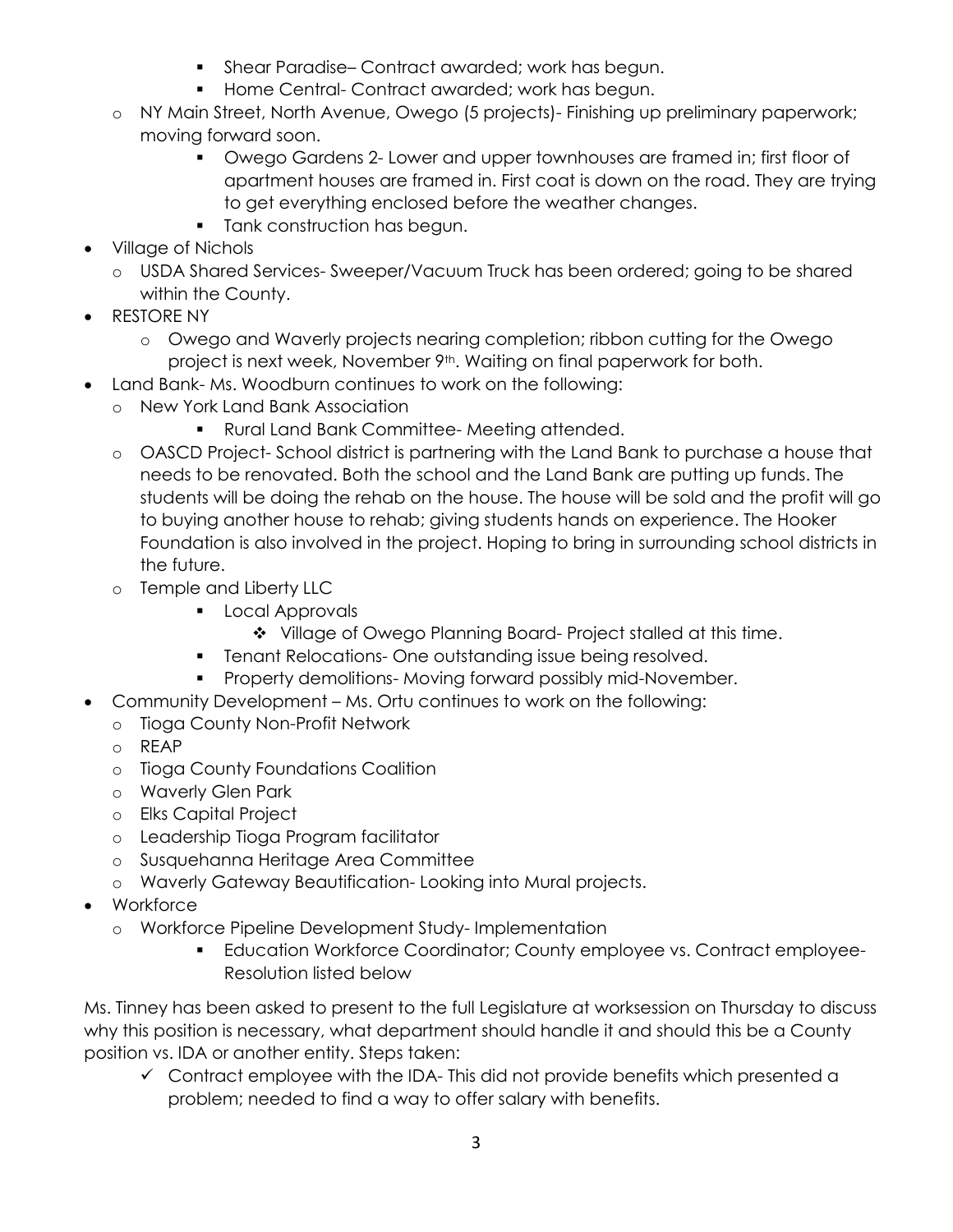- $\checkmark$  Looked into running the position through the school districts, Soil and Water, Tioga Opportunities, Cooperative Extension, only to meet road blocks. A county employee through ED&P was the best solution.
- Ms. O'Rourke has determined an appropriate salary range, Mr. Bailey has looked at associated fringe benefits, and the grant fund will cover this for 3 years.
- $\checkmark$  The resolution states: to review the position after 2 years to make sure we're on track and again at the end of 3 years. If we cannot secure buy in from school districts, local employers or another grant source the position would be terminated.

Ms. Tinney asks this committee to support moving the resolution forward; vote follows:

Legislator Mullen - yes Legislator Hollenbeck - yes

Legislator Weston - yes

- o CCE Tioga Youth Opportunity Now Coalition
- Economic Development- Ms. Schnabl continues to work on the following:
	- o DRI Project administration- Provides assistance to Ms. Woodburn.
	- o NYMS Project Administration- Owego and Candor
	- o Solar Project Mapping
	- o GIS Mapping Activities
	- o State Lead Responses
	- o COVID Relief Loan Program- IDA request
	- Planning- Ms. Jardine continues to work on the following:
		- o 239 Reviews- None for this month.
		- o ST8 CEDS- Proposal submitted for ARPA funding for the Build Back Better Program; two Tioga County projects included.
		- o Uniform Building Permit and Inspection Fee Schedule Report- Final draft presented to COG and to all Municipal Supervisors and Mayors.
		- o Presentations
			- Marijuana Regulation and Taxation Act (MRTA)- Maintains status of who is opting in or out. Spreadsheet distributed.
		- o Renewal Energy Best Practices Study- Looking to put out a RFP to identify best practices surrounding solar projects including a good explanation of changes to determine taxable value and what is typically negotiated for amounts per megawatt. The hope is to standardize what a solar company might find when they come to Tioga County. Right now it's different in every municipality.
- Grants
	- o Potential (11)
		- **Temple and Liberty LLC- affordable housing**
		- Village of Owego- CDBG, Housing Rehab
		- **NYS HCR Community Investment Fund**
		- **Candor EMS, Tioga State Bank Foundation**
		- **Tioga County-2021/2022 (Phase II)**
		- **Evergreen Cemetery-Mildred Faulkner Truman**
		- **REAP- Owego Elks, Hooker Foundation**
		- **Tioga Terrace- Hooker Foundation**
		- **Village of Waverly- Waverly Glen Park, Hooker Foundation**
		- **ESD Capital Grant**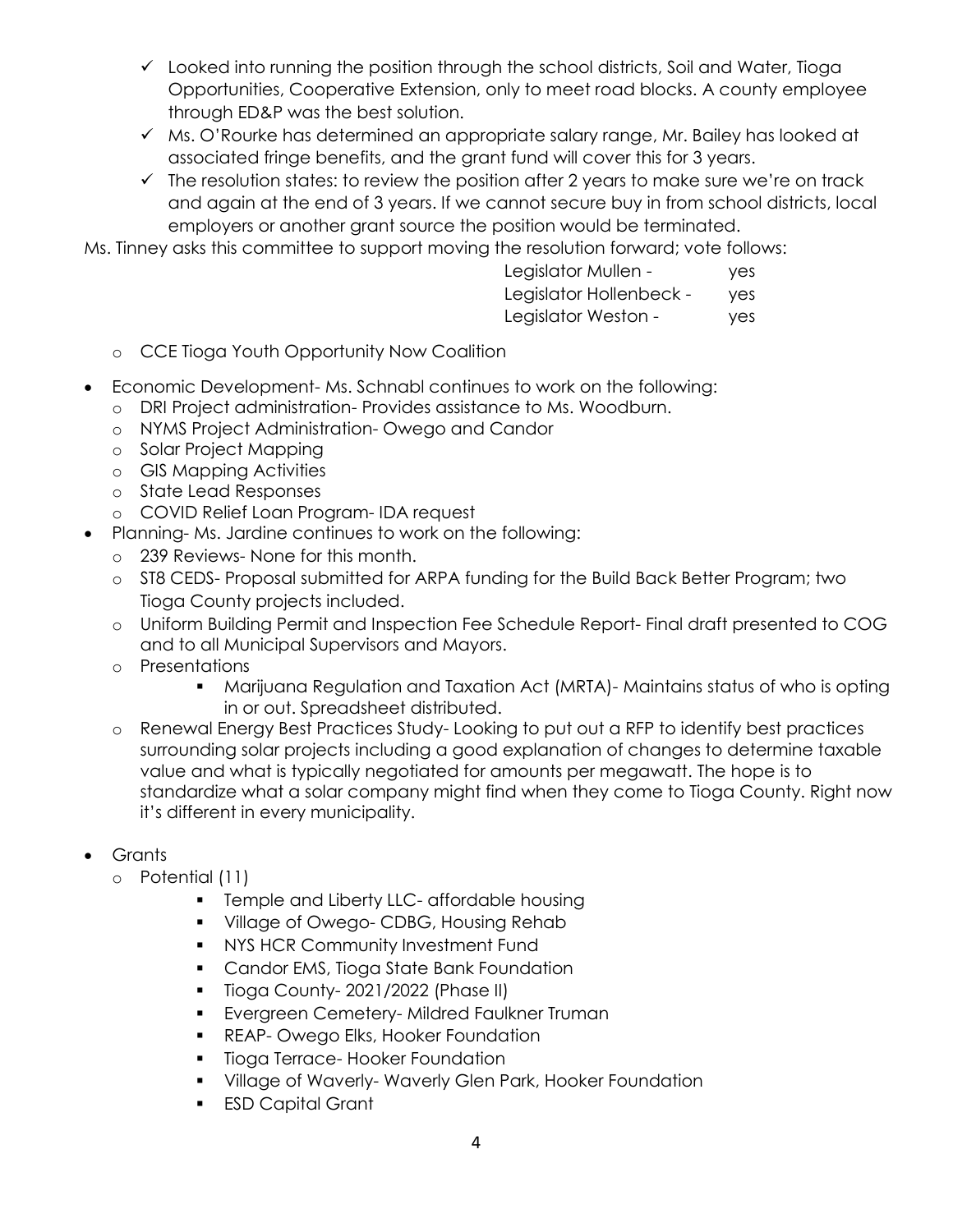- **Carantouan Greenway-Mildred Faulkner Truman**
- o Pending (16)
	- Racker- USDA/CDBG Neighborhood Depot
	- **Town of Richford- Senator Schumer, town hall**
	- **REAP- NPS Historic Preservation Subgrant Program**
	- **TCIDA-ARC- Education Workforce Coordinator**
	- **Tioga County-2020/2021 Phase III**
	- **Tioga County-2021/2022 Phase I**
	- **CPSI- CFA, ESD Planning grant, incubator plan**
	- **TC IT- CFA LGE, shared services Owego/Candor**
	- **Village of Waverly-ESD Planning, Economic Analysis**
	- Town of Richford- FEMA (engineering of railroad stream crossing)
	- **Village of Owego- OPRHP, OPD building restoration**
	- Nelson Development; 48-50 Lake St- ESD Capital grant
	- **Evergreen Cemetery- TSB Foundation**
	- **Home Central, ESD Capital grant**
	- **Candor Historical Society- CFSCNY**
	- **Evergreen Cemetery- Weitsman**
- o Active (26)
	- **Village of Owego- RESTORE NY, Briggs/Awad**
	- Village of Owego- Downtown Revitalization Initiative
	- **Village of Waverly-NYS Parks, Waverly Glen Park**
	- **Village of Waverly- RESTORE NY, Twigg**
	- **REAP- USDA, Public Well (equipment)**
	- **TCPDC- Enterprise Community Partners (land bank funds)**
	- **Village of Owego- Main Street (CFA)**
	- **Racker (CFA)**
	- Raymond Hadley (CFA)
	- Owego Apalachin Central School District- WDI (workforce)
	- **Village of Candor-NY Main Street**
	- REAP- Community Foundation (Code Enforcement Plan Implementation Tasks)
	- **Candor EMS- Community Foundation, operating funds**
	- **Tioga Arts Council- Community Foundation, Retail for Good**
	- REAP, Owego Elks Lodge- Fannie C. Hyde, building repair
	- **Boys & Girls Club- Hooker Foundation, operating funds**
	- **Hooker Foundation- Education Workforce Coordinator**
	- **TCLDC-USDA RDBG- Tioga County Recruitment Tool**
	- **TCLDC-USDA RBDG- Technical Assistance to Business**
	- **Catholic Schools of Broome County-Fannie C. Hyde**
	- REAP, Owego Elks Lodge- Mildred Faulkner Truman, building assessment
	- **Candor Historical Society- Tioga State Bank**
	- Village of Nichols- USDA Community Facilities (vacuum truck)
	- **Candor Historical Society- Tioga County Senior Citizens Foundation**
	- **Candor EMS- Tioga County Senior Citizens Foundation**
	- **Carantouan Greenway- waterfront trail, TSB Foundation**
- o Completed (1)
	- **The Steph of Richford- SAM, Assemblyman Friend (highway equipment)**